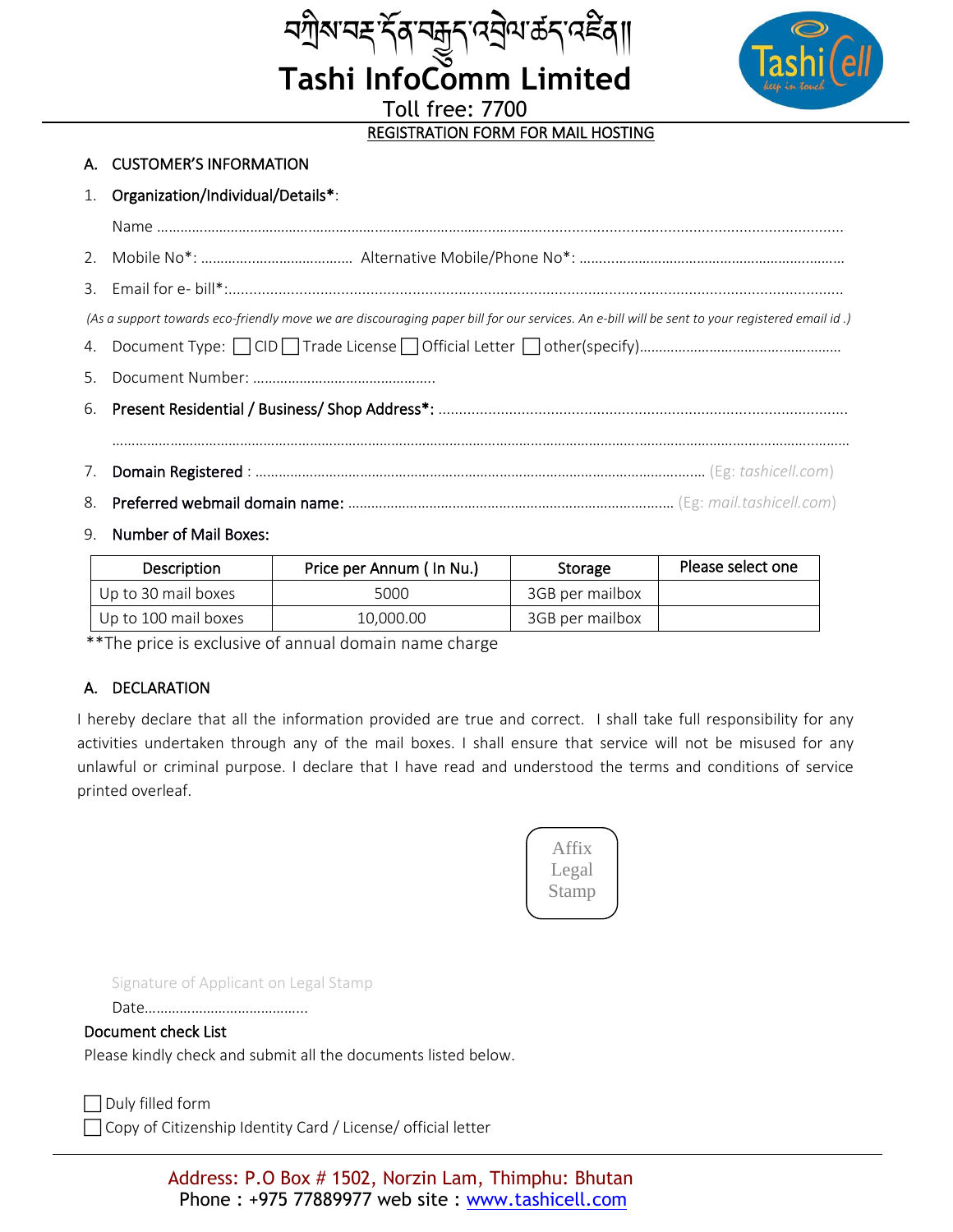| <i>ব</i> শ্রীম'নহ'র্দ্ <i>ব্</i> স্কুন্'নে <u>ই</u> ন্ম'র্ক্রন্'নেইব্ |  |
|-----------------------------------------------------------------------|--|
| <b>Tashi InfoComm Limited</b>                                         |  |
| <b>Toll free: 7700</b>                                                |  |
|                                                                       |  |



# Terms and Conditions

- 1. To the fullest extent permissible by law, the Services are provided by TICL on an 'as is' and 'as available' basis and no warranty or representation (express or implied) of any kind is given in connection with the Services including as to satisfactory quality or fitness for a particular purpose. In particular, TICL gives no warranty or representation that:
	- i. the Services will be provided on an uninterrupted, timely, secure or error-free basis;
	- ii. any results obtained from use of the Services will be accurate, complete or current;
	- iii. that the Services will be compatible with any files or software used by the Customer.
- 2. Acceptable use of the service as per the directives, rules and regulations of BICMA
- 3. If the Customer upgrades or downgrades its package accordingly, TICL will not be liable for any loss of data or other consequences as a result of such actions. TICL further reserves the right to suspend the Services in the event that the Client:
	- i. exceeds its mail quota;
	- ii. fails to make any payment due to TICL;
	- iii. cancels its agreement for the Email Hosting services and/or
	- iv. When requested to do so by a competent legal, regulatory or governmental authority.
- 4. While TICL shall make commercially reasonable efforts to maintain the uninterrupted provision of the Services there are various factors outside of TICL's control that may make the Services unavailable from time to time. Accordingly, TICL cannot guarantee that the Services will be uninterrupted or error free.
- 5. TICL's total liability in relation to the Services, and under this agreement and these Email Hosting Terms, whether in respect of any breach of this agreement, negligence, any act or omission of TICL whether intentional or otherwise, shall be limited to the total fees paid by the Client to TICL in the twelve months preceding the event giving rise to the liability.
- 6. Under no circumstances shall TICL be liable for any loss of profits, loss of business or any indirect, special, exemplary, punitive, incidental or consequential loss or damages.
- 7. TICL accepts no responsibility for any delay, lack of connection, slow connection, loss of data, loss of usability or any similar or related issues due to, but not limited to, any of the following:
	- i. the active or passive negligence of TICL, the Client or any third party;
	- ii. downtime due to scheduled or emergency maintenance;
	- iii. an upgrade, downgrade or other alteration to the Services;
	- iv. hard failure (including issues caused by other users on the hardware);
	- v. incompatibility; or
	- vi. the Customer's error.

## 8. Responsibility of Client

Clients are required to log into their webmail accounts on a regular basis, no less than monthly, for webmail specific content to remain active. If, after six months, no login has been made then the webmail service and any webmail content may be removed. The Customer accepts that TICL will have access to any material stored in the Customer's mailbox and may, from time to time, require access to such material.